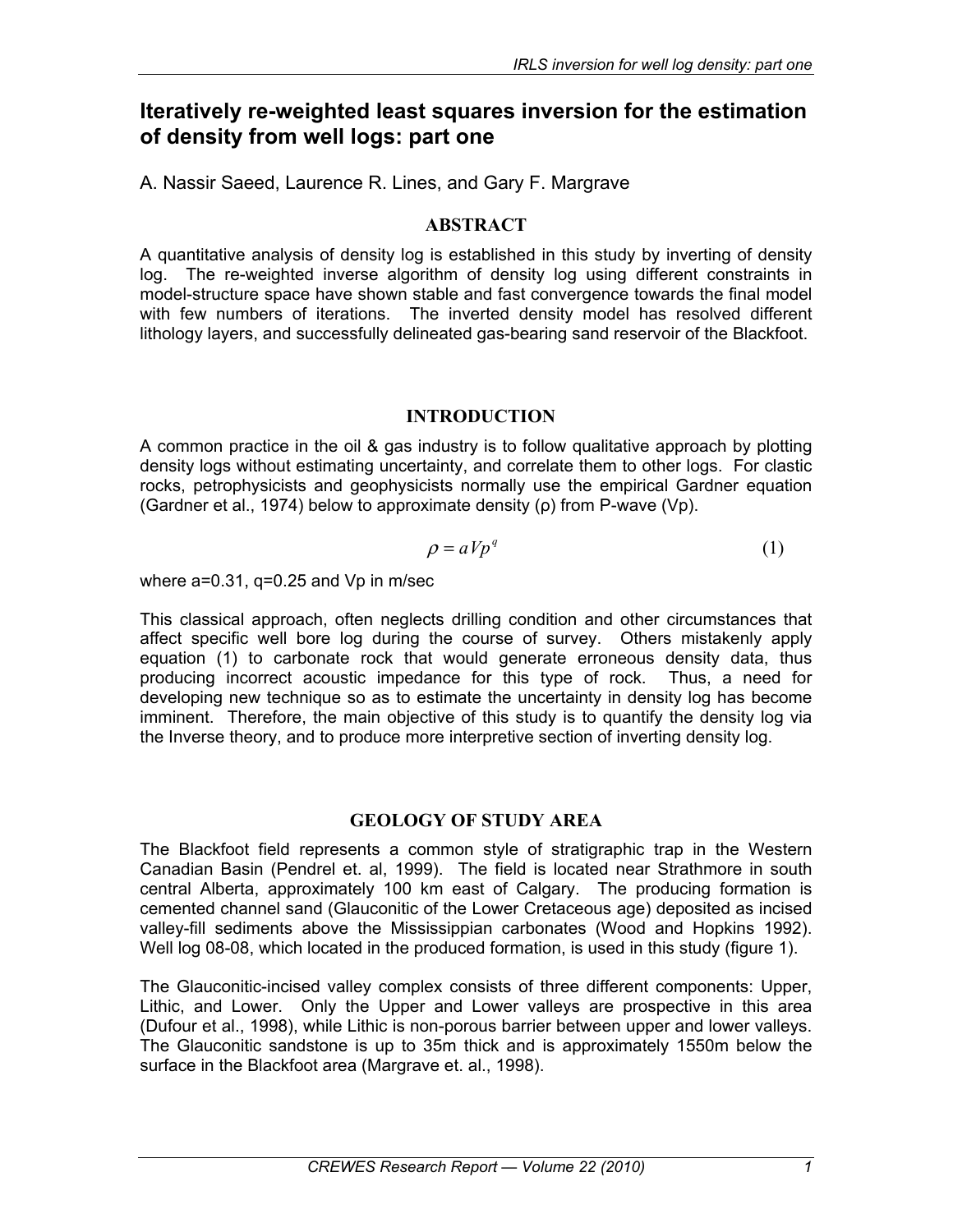Differentiation of prospective porous sandstone and non-productive shale poses a problem due to the similarity in their stacked impedances (Miller et al., 1995). Rresearch studies that are conducted in this area (Goodway and Tessman, 2002; Chopra and Pruden, 2003) suggested to the use of Vp/Vs as a DHI in discriminating between productive sandstone and barrier shale.



FIG.1. Location map of 3C-2D Seismic line, well control and incised Valley Isopach (after Miller et. al. 1995). The red arrow points to the location of Well 08-08.

The sonic Vp, VS, Vp/Vs and density logs of Well 08-08 are showing in figure (2). Note that the density log does not show a distinct change at the top boundary of Mississippian formation compared to the Vp and Vp/Vs log graphs from that well.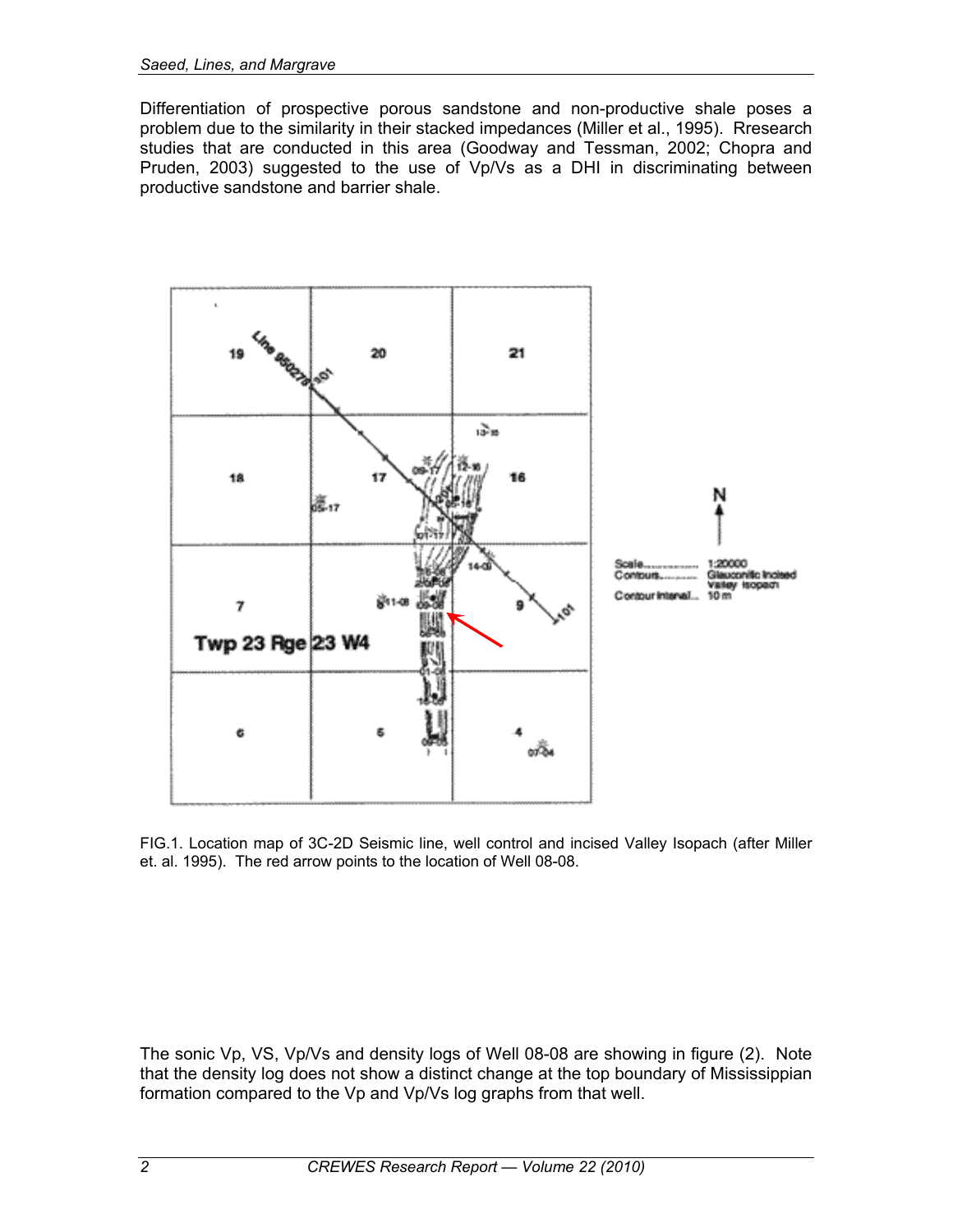The density log in figure (2) raises the following questions:

1) How accurate/reliable is the density log?

2) Is it possible to discriminate between prospective sandstone and non-productive shale? Can we separate between detriatal and Mississippian carbonate regions using density log only?

3) Can we conduct quantitative analysis for density log rather using conventional qualitative approach?



FIG. 2. Well 08-08: P-wave (Vp), S-wave (Vs), Vp/Vs and density (RHOB) logs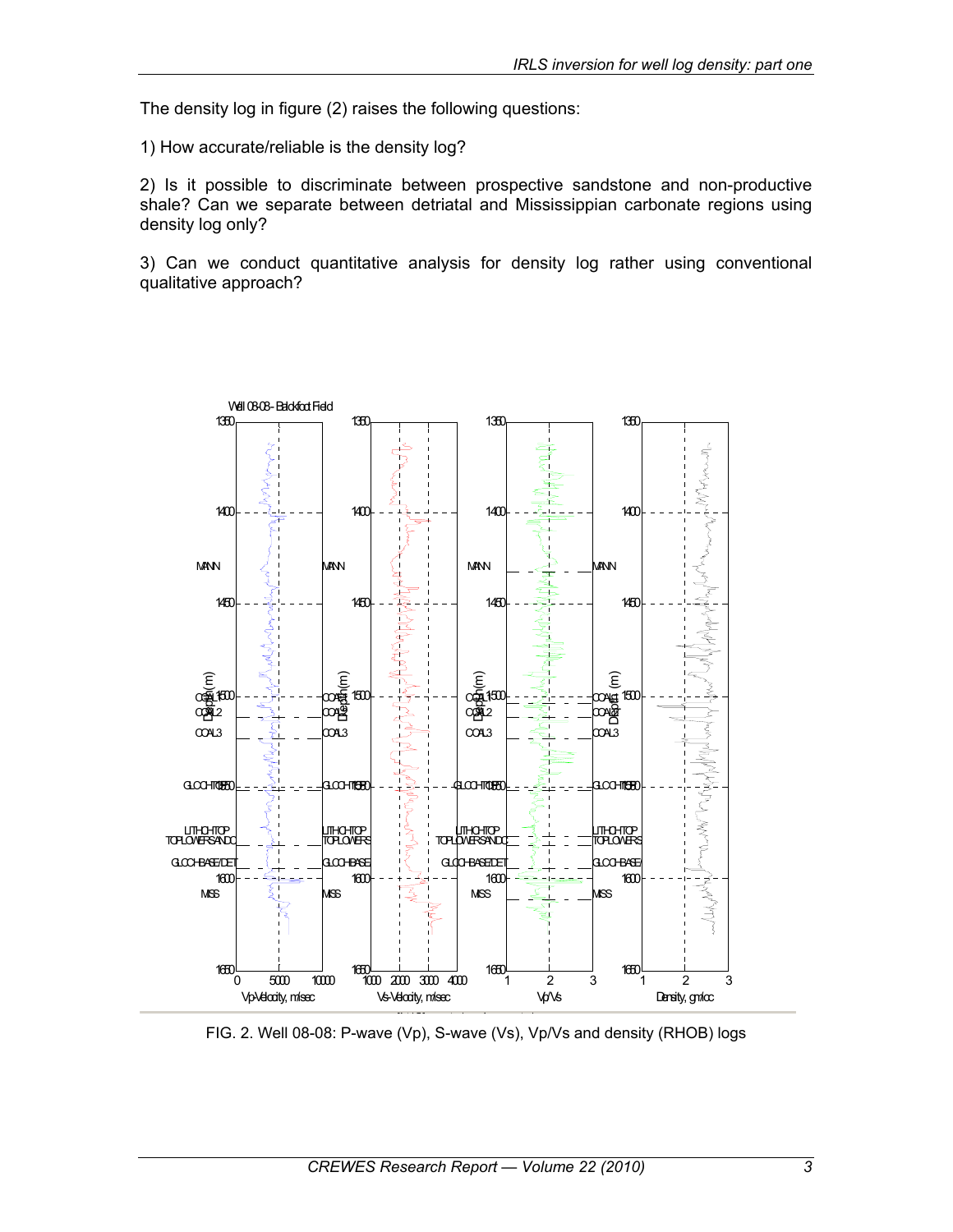#### **INVERSE PROBLEM**

In order to answer questions mentioned in previous section, we need to re-calculate field data, trying to fit the synthetic model to measured data and then estimating data misfit or uncertainty. Producing a model that describes our observed data to a certain degree of confidence is the core subject of the inverse theory (Tarantola, 1987). Density log can be posed as an inverse problem and solved accordingly. By taking the logarithm of Gardner equation yields

$$
\ln(\rho) = \ln(a) + q * \ln(Vp)
$$
 (1a)

The forward – inverse density pair can be written as:

$$
m = G^T d \tag{2}
$$

$$
d = Gm + \varepsilon \tag{3}
$$

The general approach is to use the linear regression method of best fit line, where Gardner constants can be derived locally. In this method, we estimate the slope and exponent of intercept point of best-fit line through semi-log scale of Vp scatter graph (Figure 3), and then substitute them for a and q in equation (1) in order to calculate the predict density. Thus, better approximations of borehole conditions are included.

Figure (4) shows the observed-, default Gardner- and locally derived- density logs plotted along with the P-wave (Vp) log. Note the change in derived density log shape at depth 1600m where Mississippian formation manifests. The spike-like shape in predicted density log prompts us to research for an inverse method so as to investigate the problem further in order to confirm if the spike change in density log at specific depth level is merely due to outliers or lithology change.

In Least-squares inversion, we solve for a parameter model vector, m, which fits a model response, f, to data, d, in a least squares sense (Lines and Treitel, 1984). The error in equation (3) is assumed to be white noise (Aster et. al., 2005). Traditional Tikhonov regularization selects solutions by minimizing an objective function (equation 4) that combine the  $\ell_2$  norm of data-misfit and semi-norm of model length (equation 5).

$$
\phi = \phi_d + \lambda \phi_m \tag{4}
$$

$$
\phi(m) = ||Gm - d||_2^2 + \lambda^2 ||Gm||_2^2
$$
\n(5)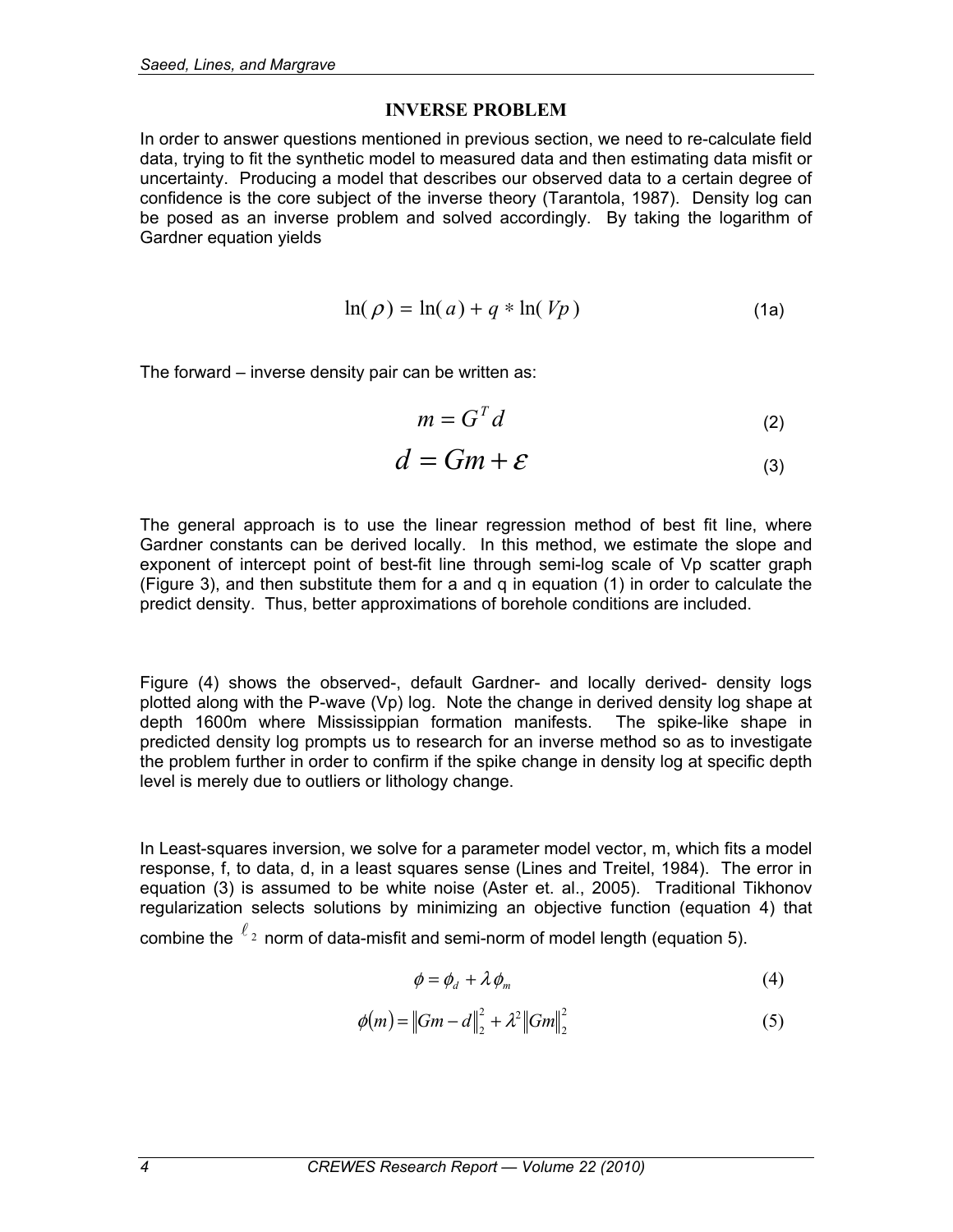

FIG.3. Well 08-08: Semi-log velocity versus density for estimating *a* and *q* via linear regression method. Values of *a* and *q* were 0.25 and 0.28 respectively.



FIG.4. Well 08-08: Measured-, default Gardner, and locally derived – density logs along with sonic Vp log.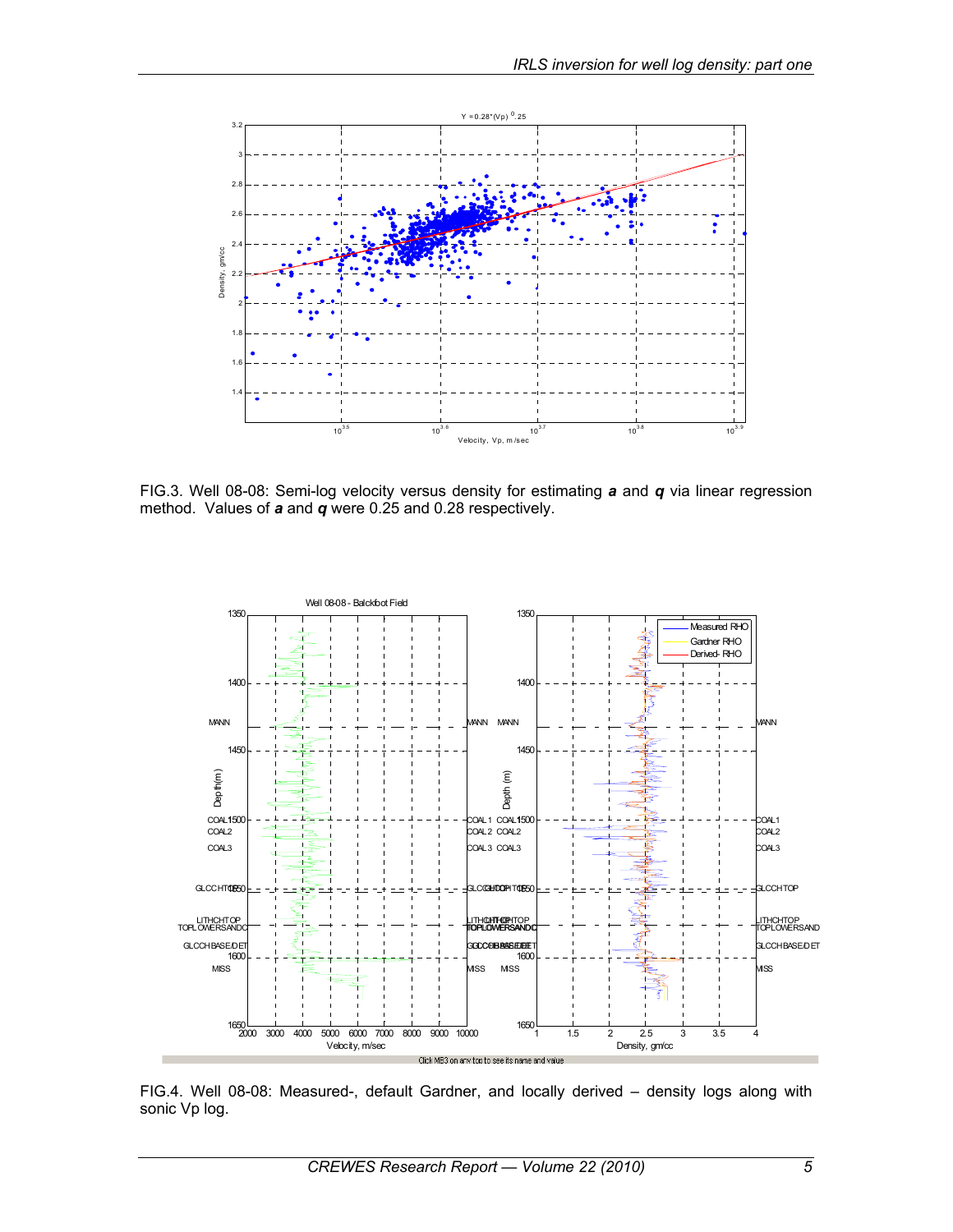The Levenberg-Marquardt least squares inverse equation (Levenberg, 1963) can be written as

$$
(GTG + \mu_i I)m = GTd
$$
 (6)

where  $G$  is the forward operator, *I* is identity matrix and is  $\mu$  regularization parameter.

The regularization parameter or damping factor,  $\mu$ , is the trade-off parameter between the residual norm and model norm. If  $\mu$  is a relatively large number, the noise will be attenuated at the expense of a less accurate approximation of the desired output, thus it degrades the resolution of the density log. On the other hand, If  $\mu$  is too small, the noise could dominate the output density log, which leads to instabilities in the inversion. Therefore, addition of a damping factor is a trade off between accuracy and instabilities in the inverse algorithm.

There are many approaches for selecting a proper value of regularization parameter. The L-curve method (Hansen and O'Leary, 19993) is based on a maximum curvature. On the other hand, the discrepancy principle or generalized cross-validation method, GCV, (Wahba, 1977) is another used approach. Both techniques require solving equation (6) for different range of damping factor; a potentially very costly task.

In this study, a damping factor of 0.1 is used in the initial iteration. For subsequent iterations, the damping factor is either increased by 0.25 of  $\mu_{i-1}$  or decreased by magnitude of  $\mu_{i-1}/4$ . This is because computed damping factors have produced stable and good convergence for inverted model. Increasing or decreasing of regularization parameter is bound by the magnitude of  $\ell_2$  norm of the model length for  $\phi_m^i$  and  $\phi_m^{i-1}$ . For the 1st iteration, I chose the norm of logarithmic measured data as an initial norm condition of model length. Figure (5) shows the Lagrange multiplier,  $\mu_i$  for i<sup>th</sup> iterations during inversion of density log.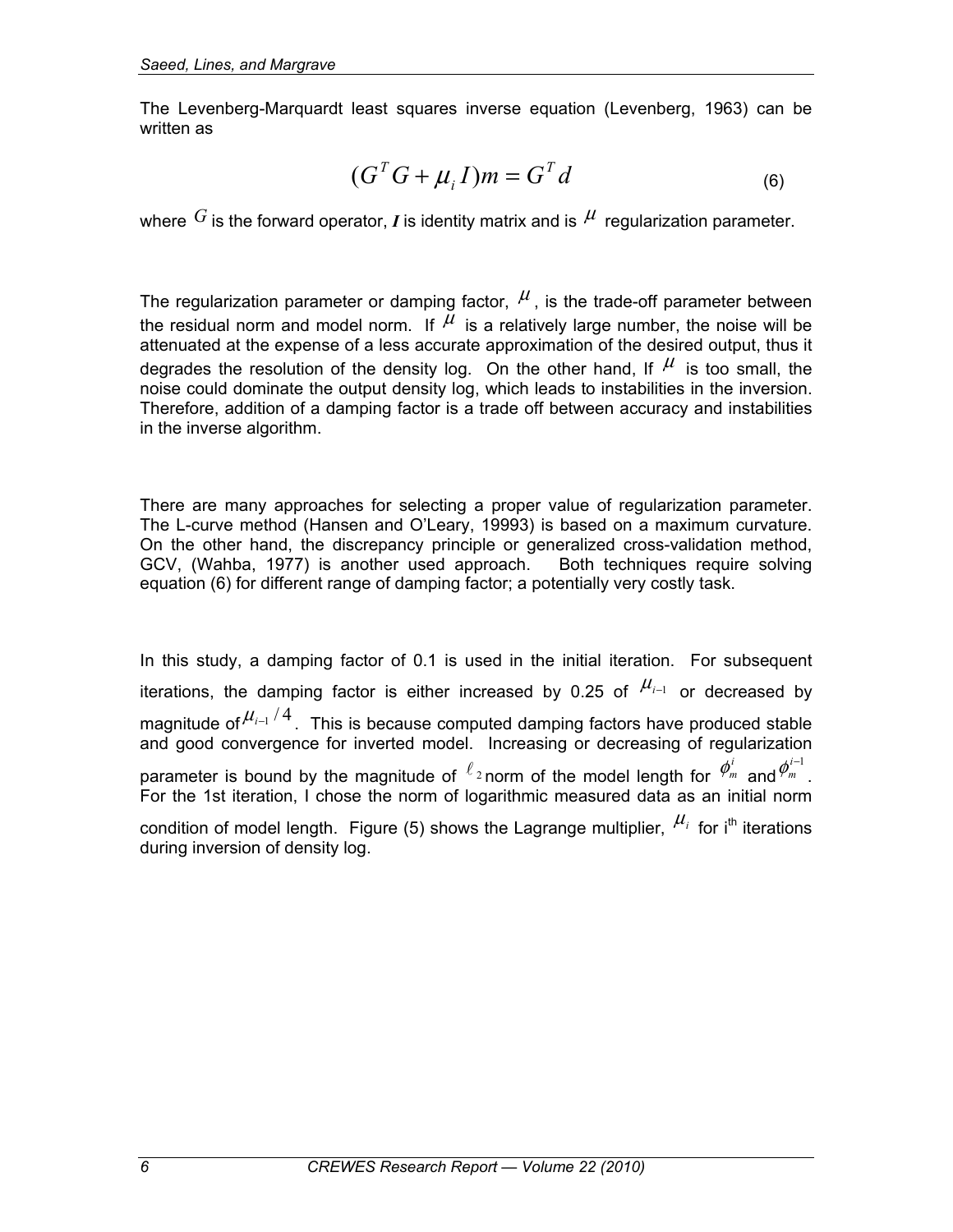

FIG.5. Well 08-08: IRLS inversion. The Lagrange multiplier,  $\mu_i$  for ith iterations during inversion of density log.

### **IRLS INVERSION OF DENSITY LOG**

In this study, the Lagrange Inverse equation, which is a modified version of equation (6) is used. The Lagrange equation is widely used and proved to be stable when redundant data points are collocated at same location. This in fact, suites field data acquisition of density logging where density equipment are lowered to a certain depth level, and several measurements are collected over a constant time before moving logging equipments to next depth level.

We formulate the inverse problem using Tikhonov regularization (Tikhonov and Arsenin, 1977) to obtain inverse solution by minimizing objective function in equation (4).

The data misfit is defined as,

$$
\phi_d = \left\| W_d \left( Gm - d \right) \right\|_2^2 \tag{7}
$$

While the model solution is defined as,

$$
\phi_m = \left\| W_m(m) \right\|_2^2 \tag{8}
$$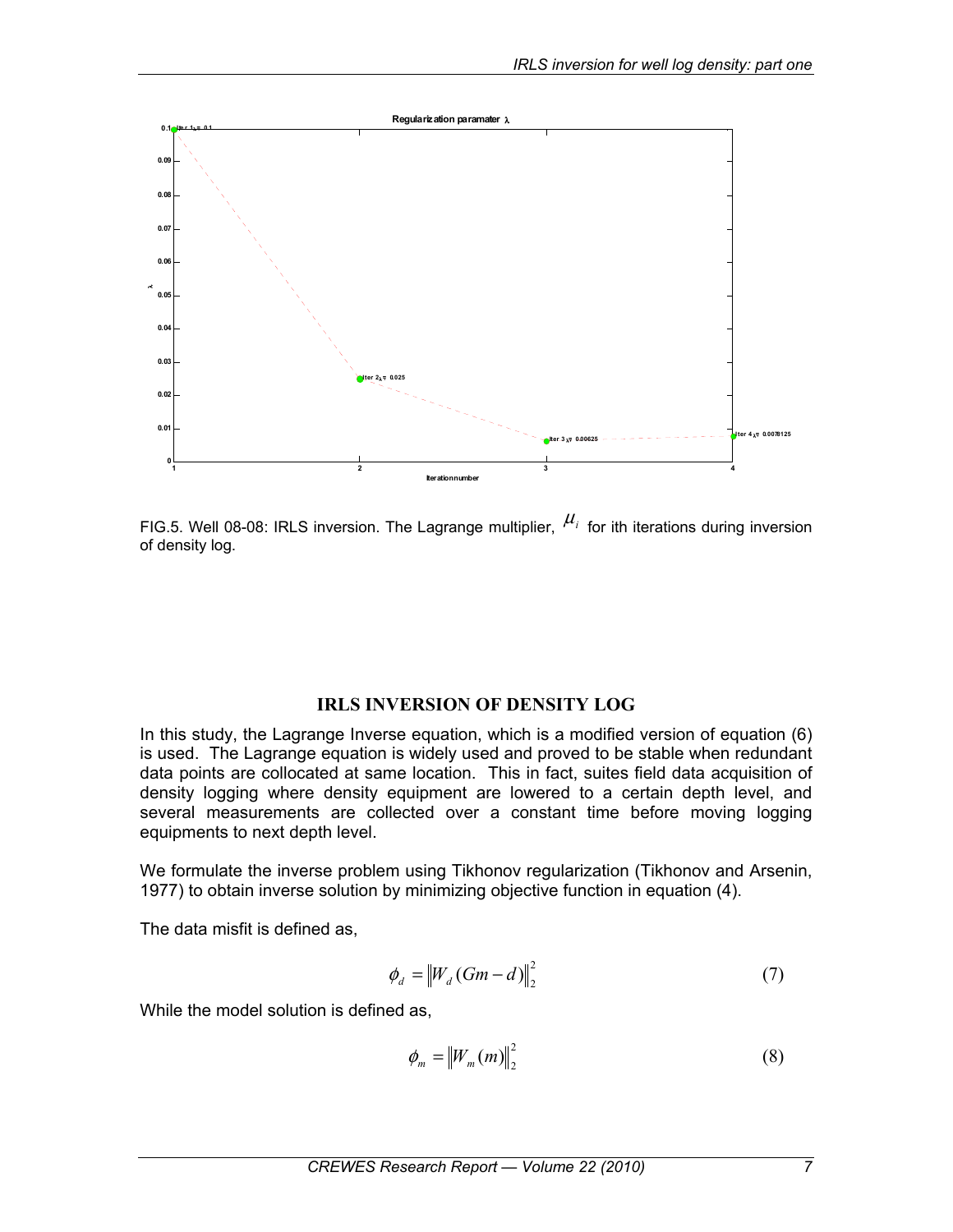A new objective function that incorporate different weights is then expressed as

$$
\phi(m) = \|W_d(Gm - d)\|_2^2 + \lambda \|W_m(m)\|_2^2 \tag{9}
$$

Thus, a new system of equation that provide an estimate of unknown parameter can be written as.

$$
(G^T W_d^T R_d W_d G + \lambda W_m^T R_m W_m) m = G^T W_d^T R_d W_d d \qquad (10)
$$

where  $R_d$  and  $R_m$  are data misfit and model-structure weighting matrices (Farquharson and Oldenburg, 1998) introduced so that different elements of the data misfit and model roughness vectors are given equal weights in the inversion process.  $W<sub>d</sub>$  is diagonal weighted matrix in the data space, while  $W_m$  is weighted or roughness operator in the model space.

In the following subsections, several types of weights (constrains) used in the data-misfit and regularization model norms are explained in some details.

## *Minimization using*  $\ell_1$  measures of  $R_d$  and  $R_m$

The general form of an objective function to be minimized (Scales et al., 1988) can be written as,

$$
\phi(x) = \sum_{j} \left| x_{j} \right|^{p} \tag{11}
$$

Traditional least square problem that satisfy  $\ell_2$  solved for p=2. If  $\ell_1$  is sought, then p=1, and the objective function is merely sum of absolute value of vector *x*. The vector *x* represents either data-misfit term (equation 12) or the model-length term given by regularization functional (equation 13).

$$
x = W_d (d - Gm) \tag{12}
$$

$$
x = W_m m \tag{13}
$$

For the case of  $x_i=0$ , objective function (equation 11) need to modified to avoid discontinuity in ∂<sup>φ</sup> / ∂*x* (Farquharson and Oldenburg, 1998). Thus a small user-specified value  $\epsilon$  is added to equation (11) in order to introduce stability when  $x_i$ =0. The modified objection function for  $\ell_1$  measure is then expressed as.

$$
\phi(x) = \left\| (x^2 + \varepsilon^2) \right\|_1^1 \tag{14}
$$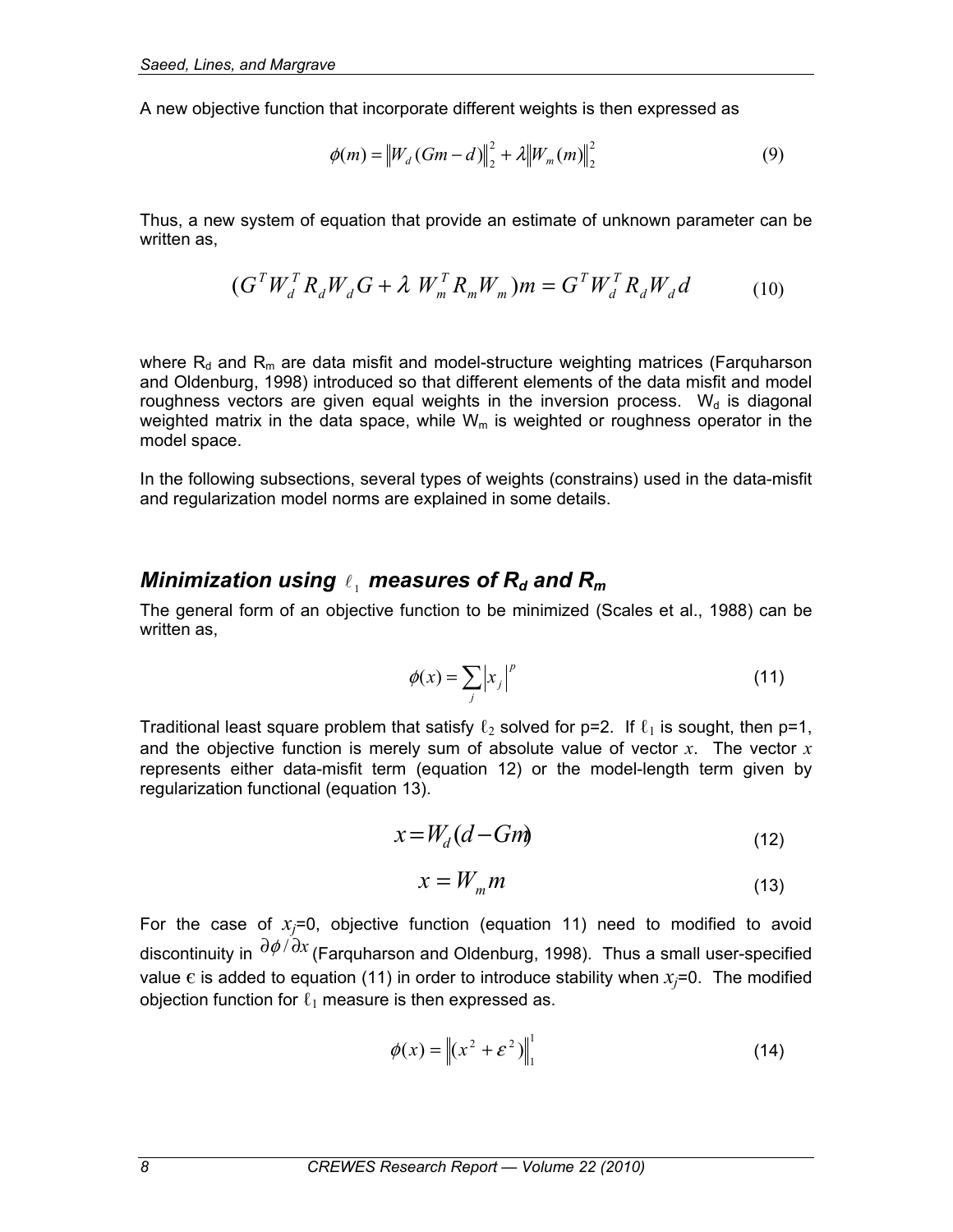Recall equation (10),

$$
(GTWdTRdWdG + \lambda WmTRmWm)m = GTWdTRdWdd
$$
 (15)

The R functional in equation (15) can be written as

$$
R_j = \begin{cases} (x^2 + \varepsilon^2)^{-1/2} & \text{if } j \\ 0 & \text{if } j \end{cases} \tag{16}
$$

Because  $R$  is a function of unknown parameter,  $x$ , this is a non-linear system, and iterative approach must be used. This is referred to iteratively re-weighted least squares, IRLS, (Wolke and Schwetlick, 1988).

We followed the approach of Farquharson and Oldenburg, (1998), by setting *R*= *I* for the first iteration, which result in traditional least squares solution. The estimation of  $m^i$  for i=1 is used to calculate R in equation (16), and then subsequently substituted again in equation (15) to obtain a new  $m^{i+1}$ . The procedure is repeated until the convergence criteria given in equation (17) between successive IRLS iterations are met.

$$
\frac{\left\|m^{k+1} - m^k\right\|_2}{1 + \left\|m^{k+1}\right\|_2} \langle \tau \tag{17}
$$

where  $\tau$  is a tolerant value.

Two user-defined parameters are now controlling the behavior of the solution of inverse problems: λ, and ε. A small value of ε is needed to stabilize equation (14), but too small value can introduce instability for any  $x_j \to 0$ . On the other hand, a large value of ε tend to act more like the traditional regularization parameter,  $\lambda$  when  $\epsilon \gg x$  (Minsley, 1997). The damping parameter, λ, can be chosen either by the L-curve method (Hansen, 1994) or by using a user specified small positive value that is  $0 < \lambda < 1$ .

Since the main objective of the inversion algorithm used in this study is to have minimal intervention by the user, we followed the approach of Farquharson and Oldenburg, (1998) and Zhdanov and Tolstaya, (2004) by plotting  $\phi(x)$  for a range of ε to determine an optimal balance between these two extremes. This is not computationally expensive because it only requires substituting multiple values of  $\epsilon$  into equation (14) using the current value of *x*.

In the following sub sections, building of the L-curve functional and calculating the maximum curvature to obtain the optimal trade-off parameter  $\varepsilon$  are given.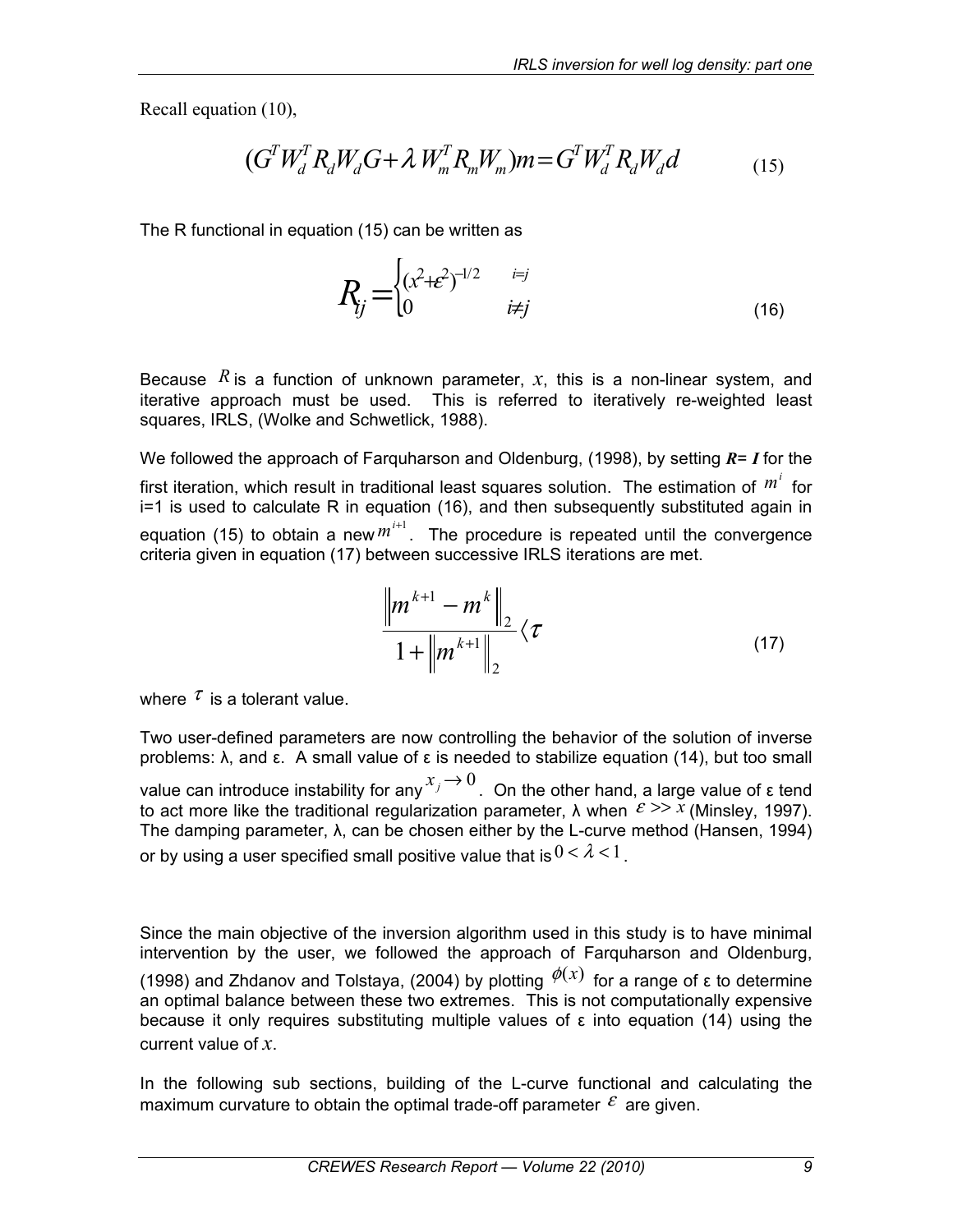### *Building the L-curve*

The optimal trade-off parameter,  $\mathcal{E}$ , is calculated based on the L-curve method of Hansen and O'Leary, (1993). The L-curve is a plot, in log-log scale, of corresponding values of the residual and solution norms (Figure 6). In this research, the optimal trade-

off value of  $\mathcal E$  is chosen to be within specific range  $(10^{-5} \le \mathcal E \le 1)$  divided over 150 points of equal spaces. The L-corner is defined either as maximum curvature (Hansen, 1994) or as the point of tangency with a straight line of negative slope (Reginska, 1996; Oraintara et. al., 2000).

Note that, Hansen, (1994) defined the L-corner as the point of maximum curvature, and the calculation of the inverse problem was repeated for two-hundred different values of regularization parameter to find the L-corner.



FIG.6. Well 08-08: The L-curve plot of log values of residual and solution norms.

In order to construct the L-curve function given in figure (6), let the x- and y-axes calculated as

$$
\rho = \log \| (x_a^2 + \varepsilon^2) \|_1^1 \tag{18}
$$

$$
\eta = \log \| (x_m^2 + \varepsilon^2) \|_1^1 \tag{19}
$$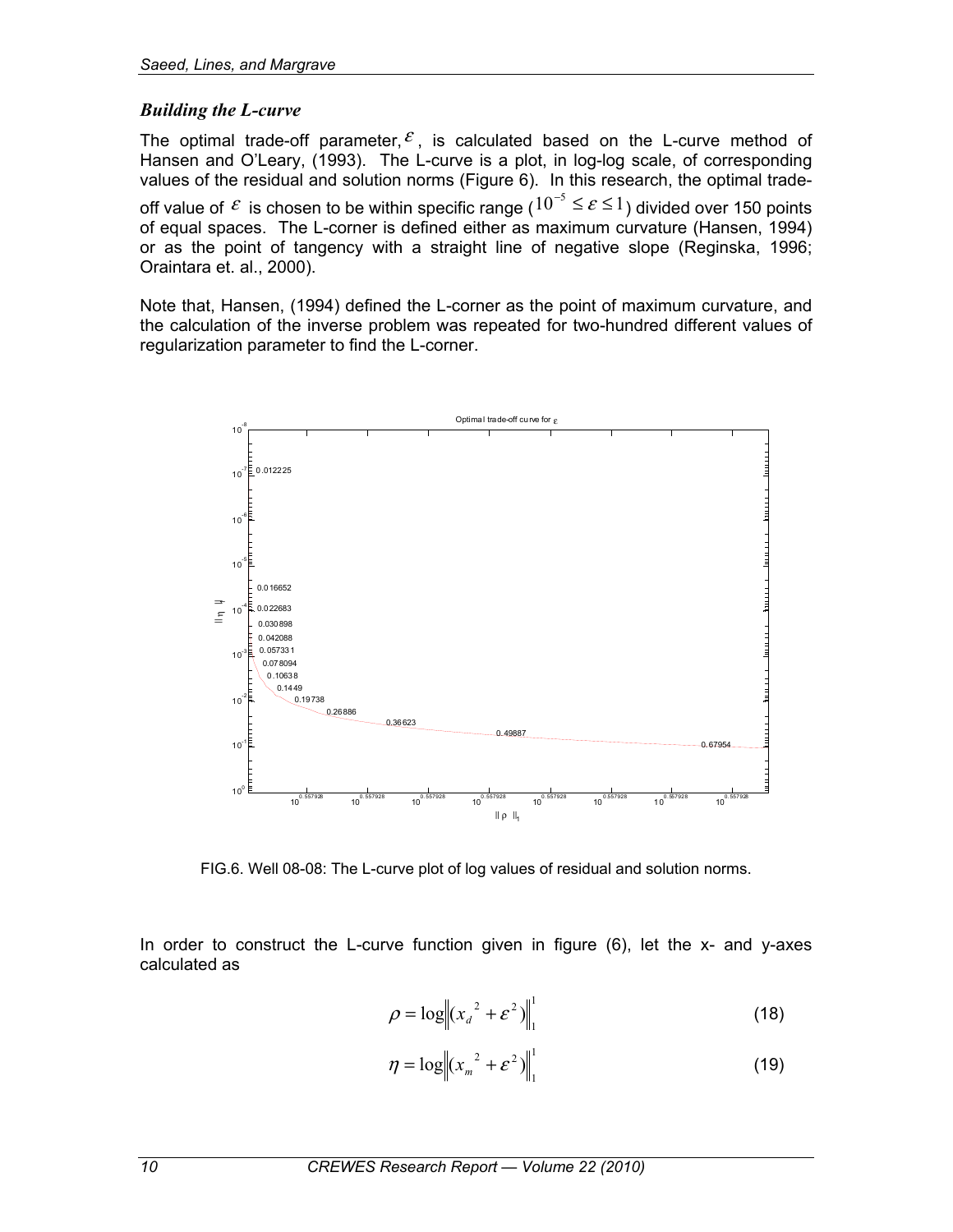where  $x_d$  and  $x_m$  represent the data-misfit and model length terms that were calculated from equations (12 and 13) respectively. The point on the L-curve associated with  $\epsilon$  is given by  $\frac{1}{2}(\rho,\eta)$ .

In Figure (6), when  $\mathcal E$  is very large, the curve is essentially a horizontal line in a region called over-regularization region (Oraintara et. al., 2000). Conversely, when  $\epsilon$  is very small (under-regularization), the curve is basically a vertical line. The transition between these two regions of under and over-regularization corresponds to the "corner" of the Lcurve and the associated value of  $\mathcal E$  at this corner is considered as an optimal value of the regularization parameter.

# *The curvature of L-Curve*

The curvature  $k_{\epsilon}$  of the L-curve (Calvetti et. al., 2000) is given by

$$
k_{\varepsilon} = 2 \frac{\rho'' \eta' - \rho' \eta''}{\left( (\rho')^2 + (\eta')^2 \right)^{3/2}}
$$
 (20)

where  $\epsilon$  and  $\epsilon$  denotes the first and second differentiation with respect to  $\epsilon$ . From equations (18 and 19), and  $\rho' = -\varepsilon \eta'$  (Hansen and O'Leary, 1993), the optimal curvature,  $k_{\varepsilon}$ , is given by

$$
\hat{k}_{\varepsilon} = 2 \frac{\eta \rho}{\eta'} \frac{\varepsilon^2 \eta' \rho + 2 \varepsilon \eta \rho + \varepsilon^4 \eta \eta'}{(\varepsilon^2 \eta^2 + \rho^2)^{3/2}}
$$
(21)

Note that Hansen, (1994) uses initial  $k_{\varepsilon}$  obtained in equation (20) with few regularization parameters before and after initial  $k_{\varepsilon}$  in order to get the optimal maximum curvature  $\hat{k}_{\varepsilon}$ . The index of the minimum of this maximum curvature is the optimal trade-off parameter  $\hat{\epsilon}$ . In this study, the associated  $\epsilon$  to initial  $k_{\epsilon}$  curvature estimated in equation (20) is substituted into equation (21) in order to obtain the optimal  $\hat{k}_\varepsilon$ . The index of minimum  $\hat{k}_{\varepsilon}$  is then cross-referenced with an array of all  $\mathcal{E}_{i}$  values used so as to obtain associated optimal trade-off parameter $\hat{\epsilon}$ . Figure (7) shows the maximum curvature calculated from L-curve function, while figure (8) shows the optimal  $\hat{\varepsilon}$  obtained during the IRLS inversion algorithm.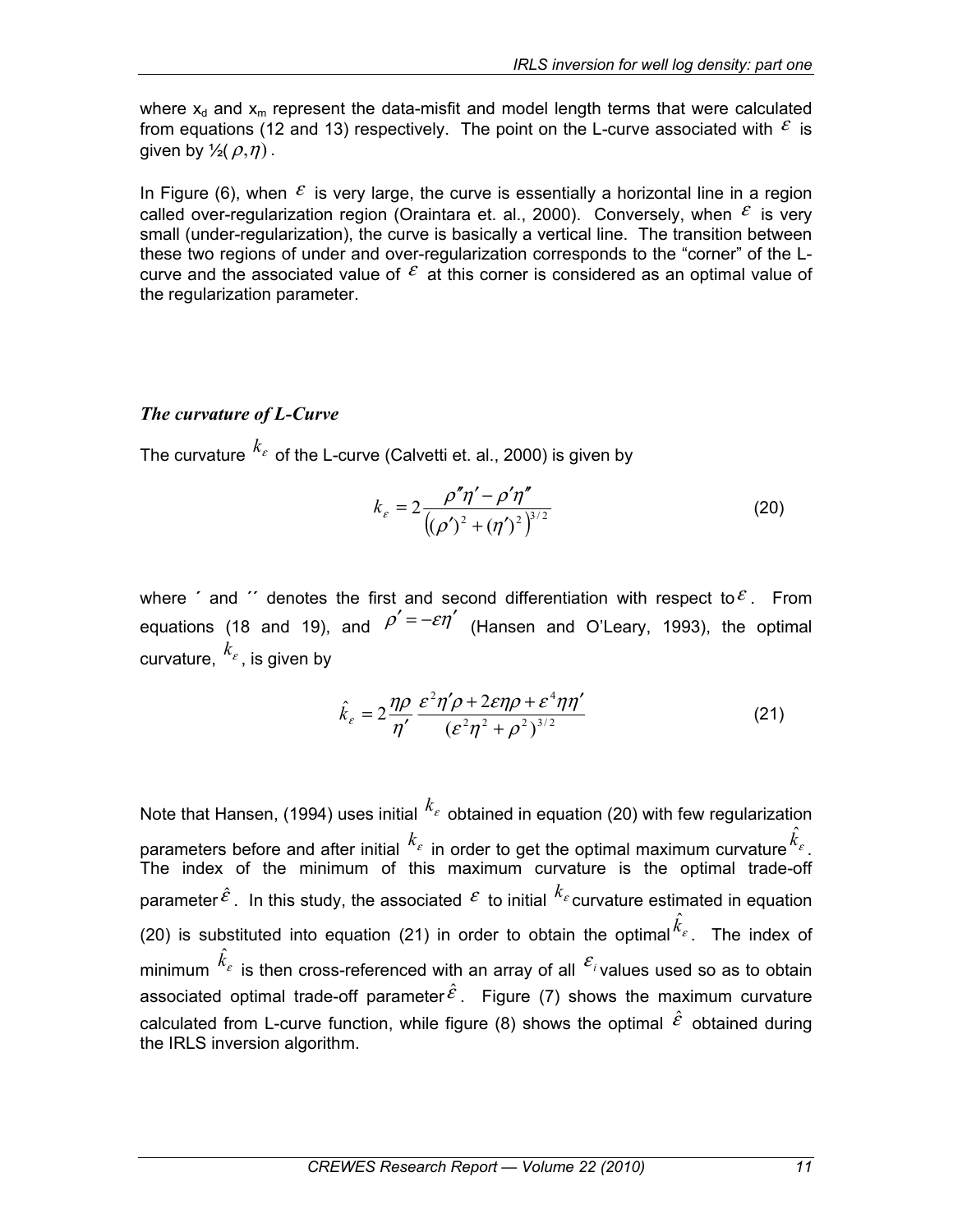

FIG.7. Well 08-08: The optimum maximum curvature  $\hat{k}_\varepsilon^{}$  .



FIG.8. Well 08-08: The optimum trade-off  $\hat{\varepsilon}$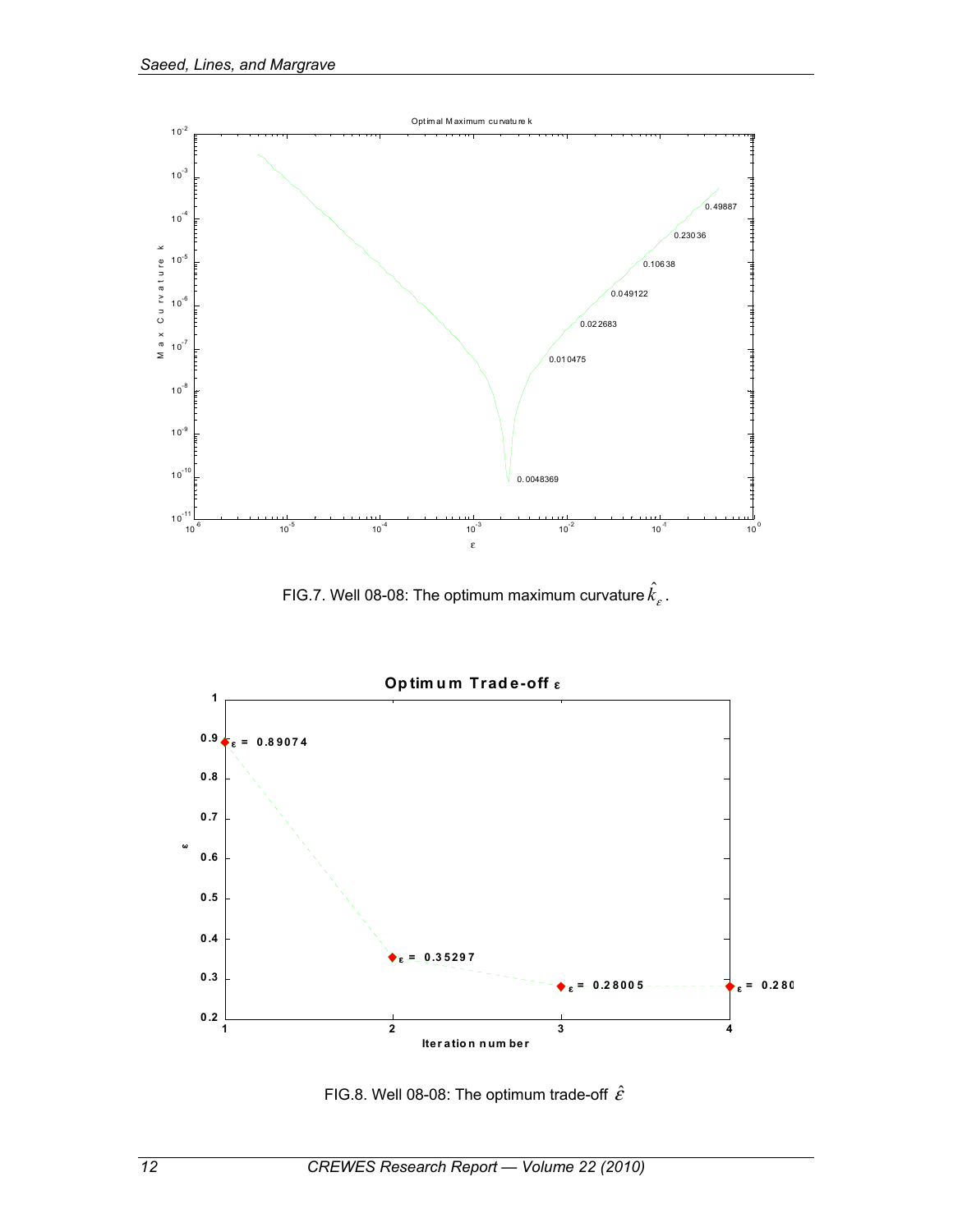# *Model regularization operator Wm*

The regularization operator can be either smoothness or compactness. Imposing additional information about the model can constrain the roughness of the inverse operator (Constable et al., 1987) in order to produce a stable model. The purpose of regularization operator in the inverse problem is to introduce stability while recovering models that do not involve complicated features.

### *Smoothness constraint operator*

Common forms of regularization applied to the model are those developed by Tikhonov and Arsenin, (1977) in order to introduce stability through constrains provided by the regularization operator. When the operator is identity matrix  $(W_m) = I$ ,  $0^{th}$  order), a minimum length solution is obtained. If the operator is gradient ( $W_m = \nabla$ , 1<sup>st</sup> order), a flat solution is obtained, while a Laplacian operator (W<sub>m</sub> =  $\nabla^2$  , 2<sup>nd</sup> order) leads to a smooth solution (Ajo-Franklin, et. al., 2007).

Although neither flatness nor smoothness is intrinsic properties of the earth, Tikhonov methods have enjoyed remarkable success, particularly in use of first order finitedifference operator (deGroot-Hedlin, and Constable, 1990). Note that, although these operators introduce stability to inverse algorithm however, some resulting model tends to have very smooth section that may not always realistic (Silva et al., 2001).

Li and Oldenburg, (2000) advocate to select regularization operators that incorporate some constrains that are responsible for observed property variations, such as geological dip or fluid flow in high permeability zone. This also can be the case when a geologic feature such as a dike has material properties that vary over short distances, or where fluid flow occurs along restricted high permeability pathways (Ajo-Franklin et al., 2007).

### *Compactness constrain operator*

Compactness constrain is another stabilizing function that minimizes the area where strong variation in model parameter or discontinuity occur (Portniaguine and Zhdanov, 1999). The compactness constrain operator is non-linear and require the use of modelspace in iteratively reweighted least squares (IRLS) sense for effective solution. In the following subsections, three type of compactness constrains are given in some details. The weighted matrix, W<sub>d</sub> was set as *identity* matrix during the inversion. Note that due to large numbers of figures generated using different weight methods, I will include only figures that best describe the concept used in this study.

# **Modified Total-variation method**

The total variation approach ( $Tv(m) = ||\nabla m||_{L_1}$ ) was used by Rudin et al. (1992) to reconstruct of noisy and blurred image. This approach was then modified by Acar and Vogel, (1994) so as to introduce stability when model parameters are non differentiable.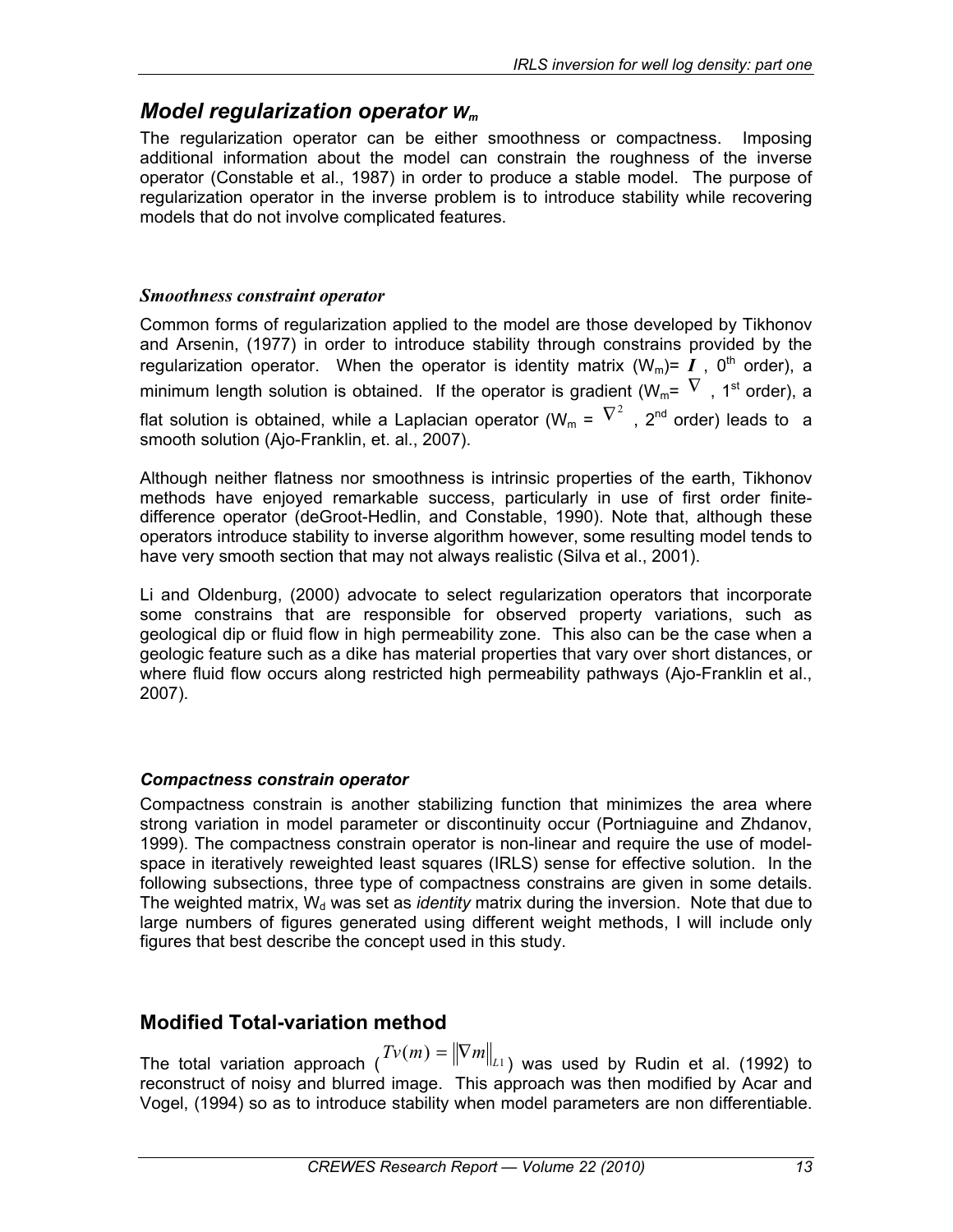The modified total variation method or cumulative sensitivity (Portniaguine and Zhdanov, 1999) is explicitly written as

$$
\Lambda_{ij} = \left(\mathbf{J}^2 + \boldsymbol{\beta}^2\right)^{1/2} \qquad i = 1:N \tag{22}
$$

where J is the Jacobian matrix, or sensitivity matrix of the data with respect to model parameters  $\frac{\partial \phi_d}{\partial m}$  and β is a small fractional number introduced to provide stability.

The **Λ***ij* form a diagonal weighting matrix that allow for solutions away from measurement locations, where sensitivity decreases (Boulanger and Chouteau, 2001; Li and Oldenburg, 1996).

Figure (9) shows measured  $V_p$  (green in color), measured density (blue in color) and the predicted section (red in color) in the right side panel. The inverted density log has successfully delineated all lithology layers, and was able to discriminate sandstone reservoir. Figure (10) is associated RMS error during the inversion. From the inverted density log, sand baseline at 2.5 ( $gm/cm<sup>3</sup>$ ) can be easily recognized, and deviation from that line depends on the change in lithology at each top.

## **Minimum support method**

Compact body inversion, developed by Last and Kubik (1983) has been used in potential field (Portniaguine and Zhdanov, 1999) as well as in seismic tomography (Ajo-Franklin, 2007) inverse problems, and usually produces a blocky image model (Claerbout and Muir, 1973). Minimum support function, often referred as compactness is based on the minimization of an area (or volume in three-dimensions) metric of the anomaly. Last and Kubik (1983) introduced an area metric, A(m) that is expressed as,

$$
A(m) = a_e \lim_{\beta \to 0} \sum_{i=1}^{N} \frac{m_i^2}{m_i^2 + \beta}
$$
 (23)

where  $a_e$  is the area of a single element,  $m_i$  is the ith model parameter, and  $\beta$  is a small number that is introduced to provide stability as  $m_i \to 0$ . In the limit of  $\beta \to 0$ , the term on the right hand side of equation (23) evaluate to 1 when  $m_i \neq 0$ , and they become 0 when  $m_i = 0$ . This metric approximate the area of anomalous region.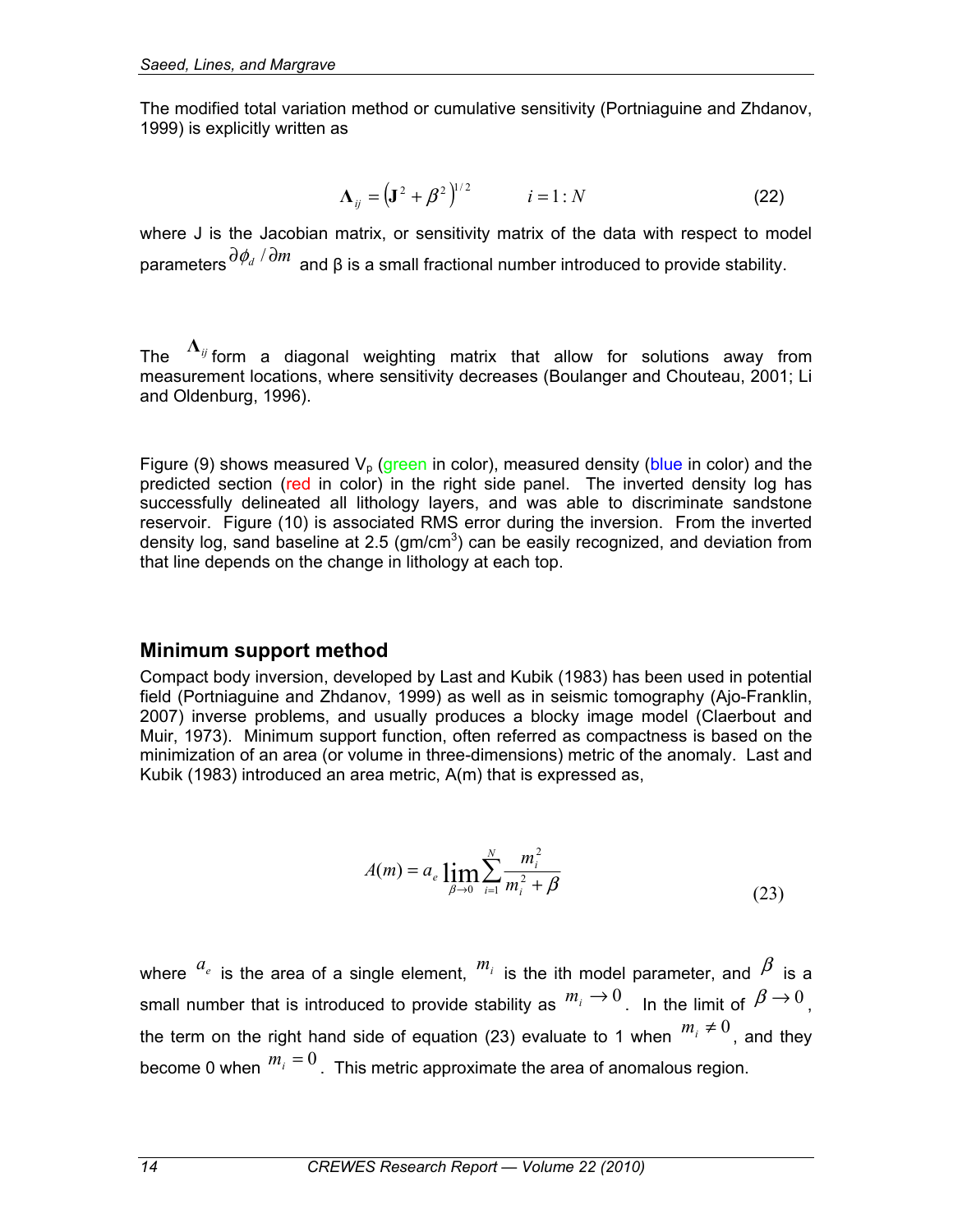

FIG.9. Well 08-08: IRLS inversion of density log using modified total-variation constrain.



FIG.10. Well 08-08: RMS Error during IRLS inversion using modified total-variation constrain.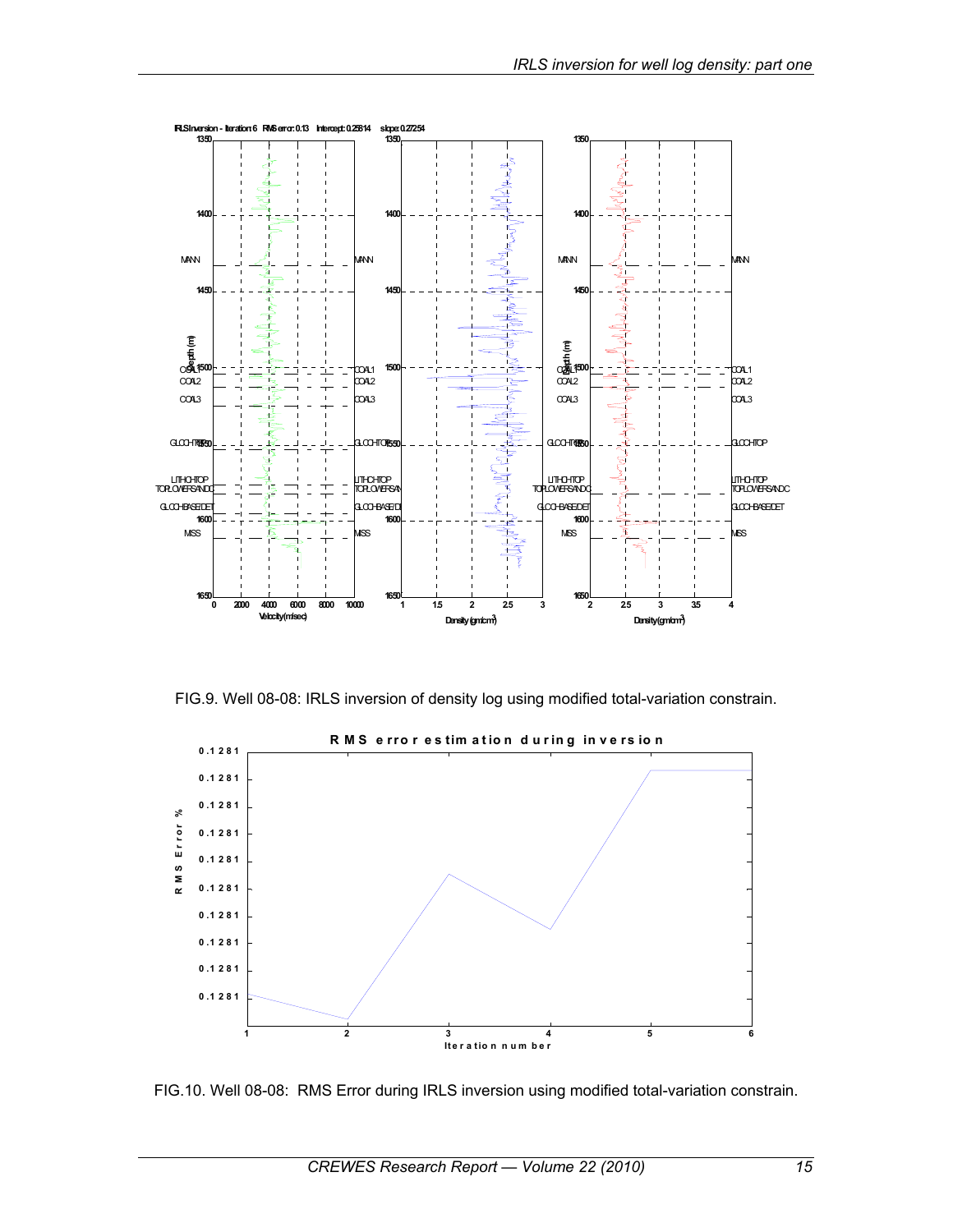A new objective function that incorporate the measure of the area, is given by

$$
\phi_d + \lambda^2 \phi_m = ||Gm - d||_2^2 + \lambda^2 \sum_{i=1}^N \frac{m_i^2}{m_i^2 + \beta}
$$
\n(24)

Minimization of objective function yields a least-square problem that is now dependent<br>on model estimate. The new diagonal weighted matrix. We that incorporate The new diagonal weighted matrix,  $W_c$  that incorporate compactness can be written in explicit form as

$$
\mathbf{W}_{\rm c} = (m_{ii}^2 + \beta^2)^{-1/2} \tag{25}
$$

The  $W_c$  matrix can be viewed as a spatially variable damping matrix with high values in regions where the prior model estimate has a small absolute magnitude (Ajo-Franklin,  $2007$ ). The inverted section produced after  $6<sup>th</sup>$  iteration given in figure (11) shows that compactness constrain is slightly better in resolving very thin layers compared to the cumulative index in figure (9). Figure (12) is a plot of RMS error during the inversion.



FIG.11. Well 08-08: IRLS inversion of density log using minimum support constrain.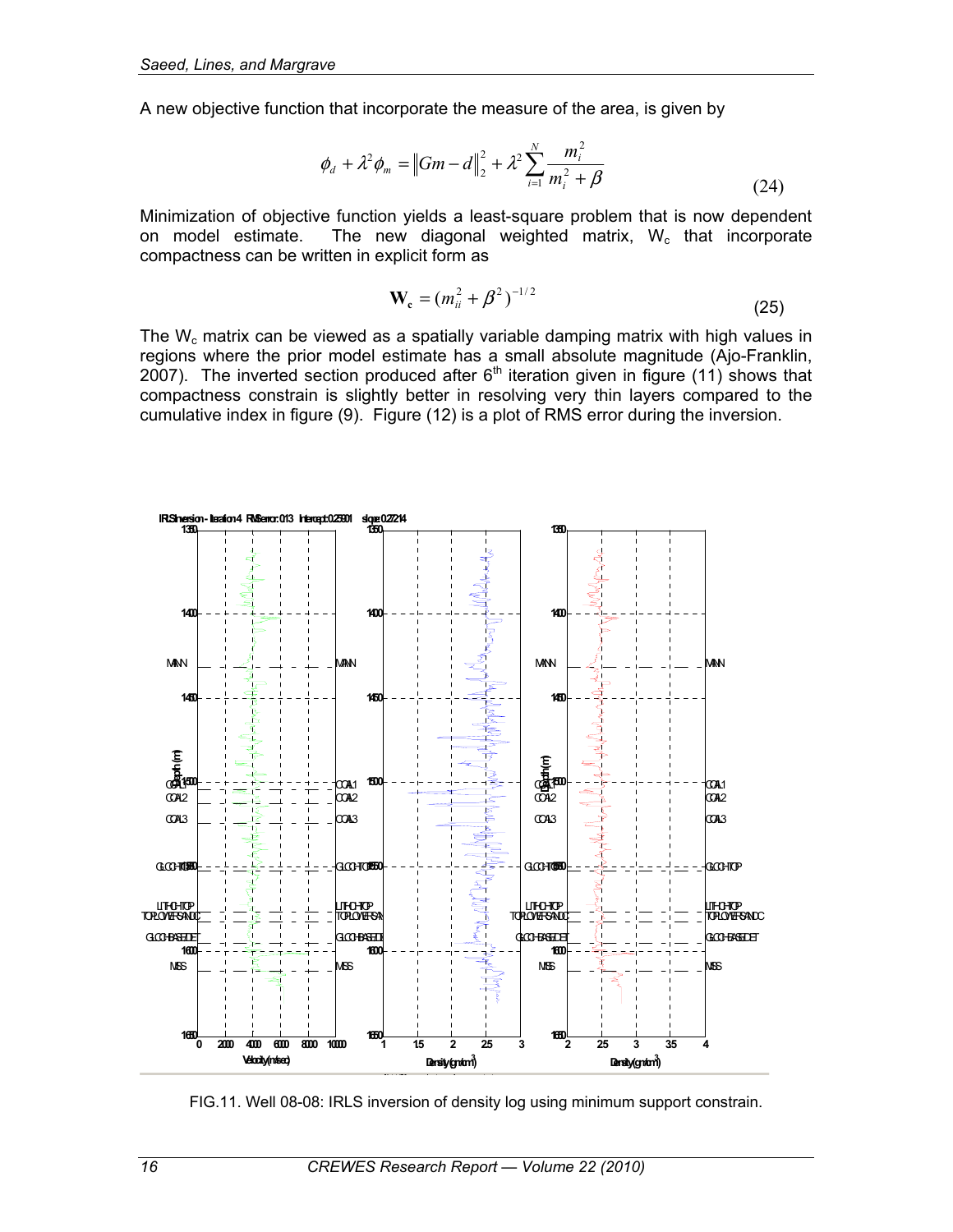

FIG.12. Well 08-08: RMS error during IRLS inversion using minimum support constrain.

## **Minimum gradient support**

A new weighting variable is defined by equation (26), which includes the cumulative constraint (sensitivity weight) scaled by partial derivative of model parameters.

$$
\Omega_{ii} = \frac{\nabla m \cdot \nabla m}{\Lambda_{ii}^2} \tag{26}
$$

Incorporating of new weight function into traditional least square inverse problem lead to a new objective function that can be expressed as,

$$
\phi_d + \lambda^2 \phi_m = ||Gm - d||_2^2 + \lambda^2 ||\Omega m||_2^2
$$
 (27)

Figure (13) shows the inverted section using minimum gradient support constraint, while figure (14) is associated RMS error during the IRLS inversion.

### **CONCLUSIONS**

The proposed inversion density algorithms are effective quantitative approachs. The inverted density log has substantially resolved different subsurface lithology layers, and successfully delineated the sand channel. The re-weighted least square inverse algorithm of density log shows fast convergence towards the final model with few numbers of iterations. The optimum trade-off parameter calculated through inverse algorithm has provided stability to the inverse scheme.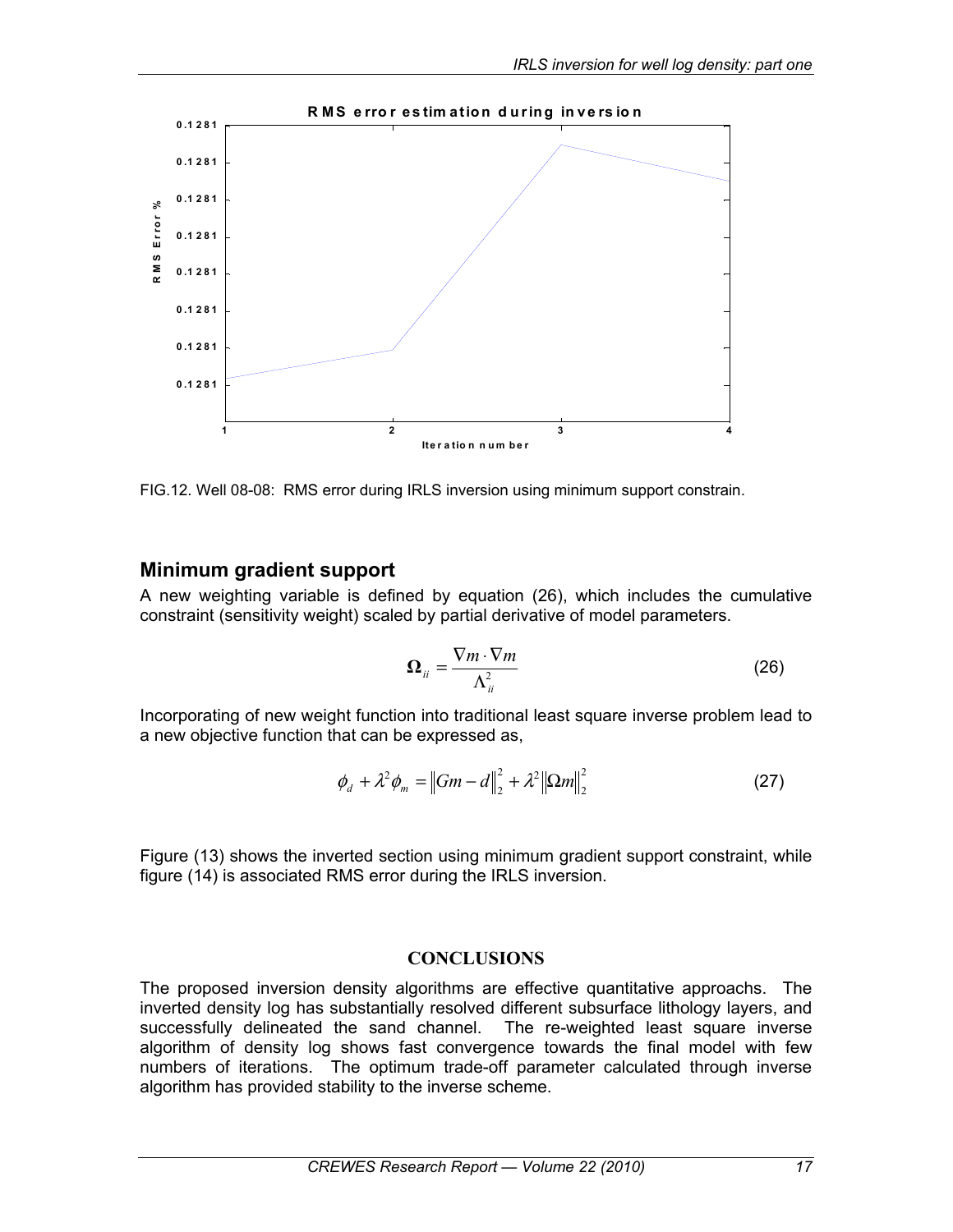

FIG.13. Well 08-08: IRLS inversion of density log using minimum gradient constrain.



FIG.14. Well 08-08: RMS error during IRLS inversion using minimum gradient constrain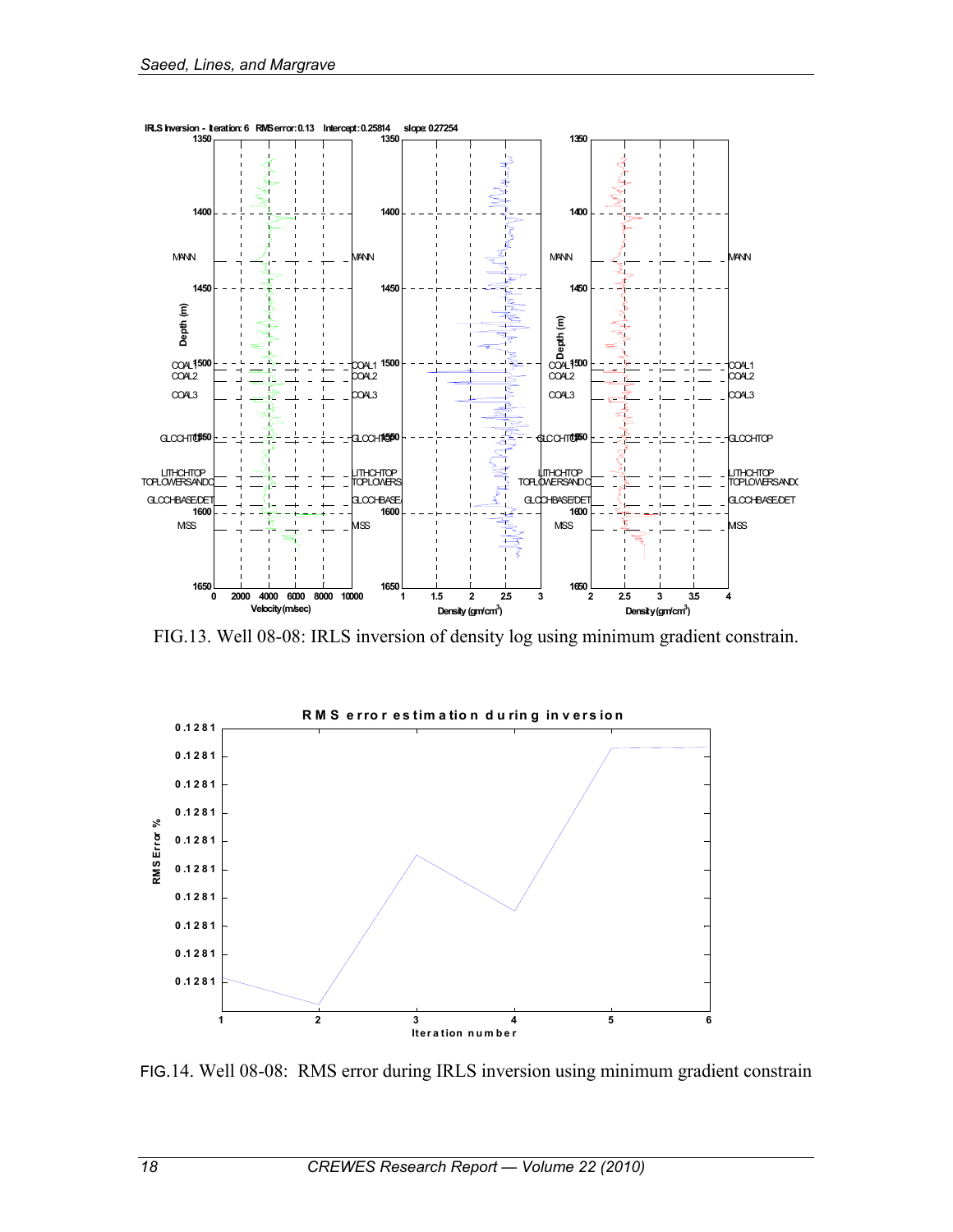#### **REFERENCES**

Acar, R., and Vogel, C. R., 1994, Analysis of total variation penalty methods*:* Inverse Problems, **10**, 1217–1229.

Ajo-Franklin, J.B., Minsley B.J. and Daley T.M., 2007, Applying compactness constraints to differential traveltime tomography. Geophysics, **72**, 67-75.

Aster, R.C., Borchers, B. and Thurber, C.H., 2005, Parameters estimation and inverse problem : Elsevier Academic Press.

Boulanger, O., and Chouteau, M., 2001, Constraints in 3D gravity inversion: Geophys. Prospect. **49**, 265-280.

Calvetti, D. Morigi, S., Reichel, L., and Sgallari, F., 2000, Tikhonov regularization and the L-curve for large, discrete ill-posed problems: J. Comp. Appl. Math., **123**, 423-446.

Chopra, S., and Pruden, D., 2003, Multiattribute seismic analysis on AVO-derived parameters—A case study: The leading Edge, **22**, 998-1002.

Claerbout, J.F. and Muir, F., 1973, Robust modeling with erratic data: Geophysics, **38**, 826-844.

Constable, S.C., Parker, R.L., and Constable, C.G., 1987, Occam's inversion: A practical algorithm for generating smooth models from electromagnetic sounding data: Geophysics, **52**, 289-300.

Dufour, J., Squires, J., Edmunds, A., and Shook, I., 1998, Integrated geological and geophysical interpretation of the Blackfoot area, Southern Alberta: **68**th Annual International SEG Meeting, Expanded Abstracts, 598-601.

Farquharson, C. G., and Oldenburg, D.W., 1998, Non-linear inversion using general measures of data misfit and model structure: Geophy. J. Int., **134**, 213-227.

Gardner, G.H.F., Gardner, L.W. and Gregory, A.R.. 1974, Formation velocity and density- the diagnostic basis for stratigraphic traps: Geophysics, **39**, 770-780.

Goodway, B. and Tessman, D.J.. 2002, Blackfoot 3C/3D test makes the point for VectorSeis : Special Topic: Land seismic: First Break, **20**, 116-121.

Hansen, P. C., 1994, Regularization tools: A MATLAB package for analysis and solution of discrete ill-posed problems: Numerical Algorithm, **6**, 1-35.

Hansen, P. C., and O'Leary, D. P., 1993, The use of L-curve in regularization of discrete ill-posed problems: SAIM J. Sci. comput., **14**, 1487-1503.

Last, B.J., and Kubik, K., 1983, Compact gravity inversion: Geophysics, **48**, 713-721.

Levenberg, K., 1963. A method of the solution of certain non linear problems in least-squares: Quarterly of applied mathematics **2**,164-168.

Li, Y., and D.W. Oldenburg, 1996, 3-D inversion of magnetic data: Geophysics, **61**, 394-408.

Li, Y.G., and D.W. Oldenburg, 2000, Incorporating geological dip in formation into geophysical inversions: Geophysics, **65**, 148-157.

Lines, L.R. and Treitel., 1984. Tutorial: A review of least-squares inversion and its application to geophysical problems: Geophysical Prospecting **32**, 159-186.